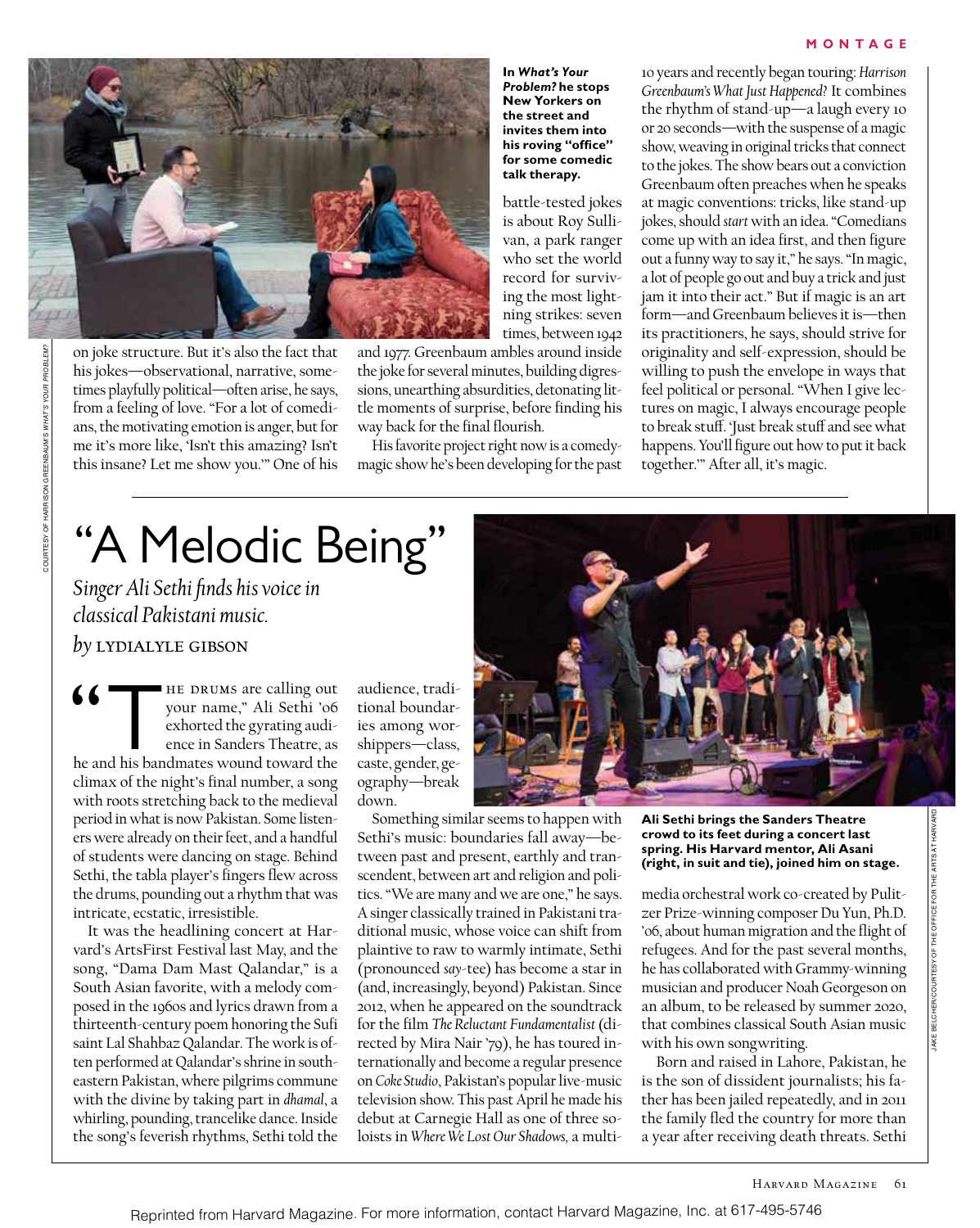arrived at Harvard in September 2002, exactly a year after 9/11. "Everywhere I went, people were kind of cagey about Muslims," he recalls. "Like, 'Ooh, what do Muslims *really* believe?'" Even as he felt pressure to explain, a part of him was searching, too:

"There was this wanting to have a narrative that fit"—about his home and culture, and himself—"and not quite having recourse to one."

He found it in a class on Islamic culture in contemporary societies, taught by professor of Indo-Muslim and Islamic religion and cultures Ali Asani. For the first time, Sethi learned about the role the arts had always played in Muslims' understanding of their faith. He learned that Islam was not only politics and theology but what Asani called

## Off the Shelf

Recent books with Harvard connections

**Democracy and Imperialism: Irving Babbitt and Warlike Democracies,** by William S. Smith (University of Michigan, \$70). Harvard, widely known as a liberal bastion, was not always and is not only so. Smith, managing director of Catholic University's Center for the Study of Statesmanship, plumbs the *political* thought of Babbitt, Harvard's long-serving comparative-literature scholar. In assessing "the ambiguity of imperialism in democracies"—and Babbitt's link between that problem and his essential understanding that (in Smith's phrase) "the quality most required for a successful political order is high moral character in leaders"—the author performs the dual service of rehabilitating an important idea undergirding genuinely conservative thought, and demonstrating its unmistakable application to twenty-first-century America.

**The Curious World of Seaweed,** by Josie Iselin '84 (Heyday, \$35). The authorartist, who has made readers really *look* at beach stones and seashells, here goes to town on seaweeds and kelps. The helpful

texts, historical images, and her own riveting portraits of their beauty may help readers appreciate their biological importance, too.

**The Cosmopolitan Tradition: A Noble but Flawed Ideal,** by Martha C. Nussbaum, Ph.D. '75, RI '81 (Harvard, \$27.95). It is a *long* way from philosophical discourse on Cicero, the Stoics, Adam Smith, and their successors to "America First" as a campaign-rally slogan. That makes the distinguished University of Chicago philosopher's engagement with the ideas of world citizenship and universal human dignity—and their practical limits in a material life—timely and urgent, if not light reading.

**The Education of an Idealist,** by Samantha Power, Lindh professor of the practice of global leadership and public policy and Zabel professor of practice in human rights (Dey Street Books, \$29.99). The human-rights scholar-activist (author of *A Problem from Hell*, on America and genocide, reviewed in September-October 2002) was schooled in diplomatic practicalities as National Security Council leader for multilateral affairs and human rights, and then as ambassador to the UN, in the Obama administration. Her memoir details that work (historians will hash out controversies like those arising from U.S.

> intervention in Libya), overlaid with her personal priorities (IVF and creating a family with husband Cass Sunstein, Walmsley University Professor, profiled in "The Legal Olympian," January-February 2015). A useful reminder of the role of diplomacy—and of the challenges faced by those who conduct it.

**Sublime seaweed: nature photographer Josie Iselin's cyanotype of** *Pikea californica*

**Choosing College: How to Make Better Learning Decisions Throughout Your Life,** by Michael B. Horn, M.B.A. '06, and Bob Moesta (Jossey-Bass, \$25). An education strategist and innovation consultant of the Clayton Christensen "disruption" school (the professor provides a foreword), Horn and co-author Moesta offer a consultant-like approach to figuring out whether to go to college and if so, why, and then, how applicants might attend their "best school." The book's chief value may be its operating assumption that its readers are *not* confined to the tiny minority of 18-year-olds seeking admission to highly selective liberal-arts colleges and universities.

**The Empowered University,** by Freeman A. Hrabowski III, LL.D. '10, Philip J. Rous, and Peter H. Henderson, M.P.P. '84 (Johns Hopkins, \$34.95). The flip side of college choice is what choices *colleges* make. Here the president, provost, and senior advisor to the president of the University of Maryland, Baltimore County, reflect on how they transformed a run-ofthe-mill local institution into a nationally acclaimed powerhouse, distinguished for educating minority and disadvantaged students in STEM disciplines. The spirit of chapter 12, "Looking in the Mirror," seems useful generally—for educators, but also for trustees, civic leaders, and others.

**Dangerous Melodies: Classical Music in America from the Great War through the Cold War,** by Jonathan Rosenberg, Ph.D. '97 (W.W. Norton, \$39.95). The Juilliard-trained author, now a twentieth-century U.S. historian at Hunter and the Graduate Center of CUNY, has composed a breathtaking exploration of the intersection of international relations and classical music, from the patriotic dismissal of German music during World War I to the embrace of Shostakovich during the Nazi siege of Leningrad and the politics of Van Cliburn's



CYANOTYPE BY JOSIE ISELIN

CYANOT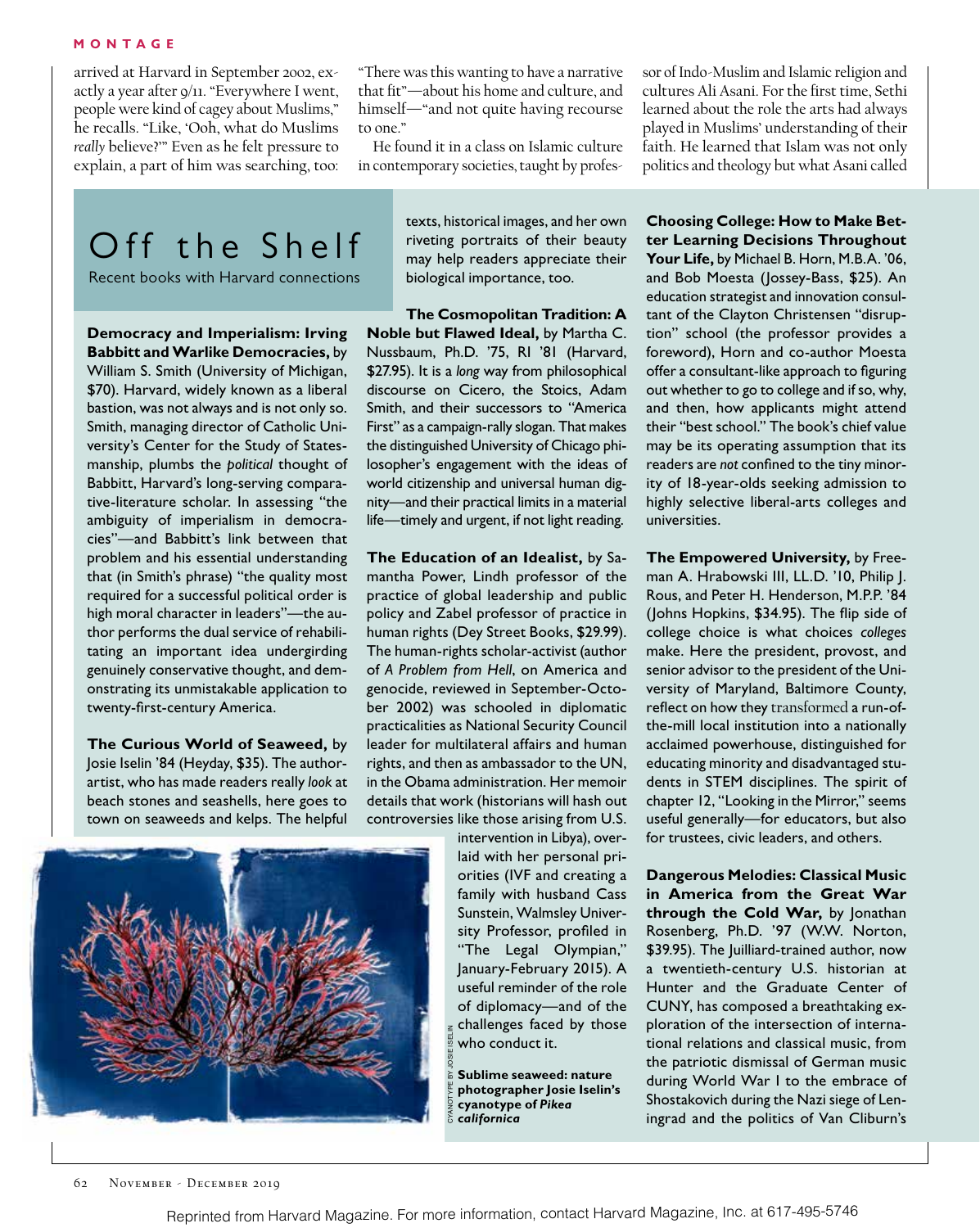"heart-mind knowledge": that before it was codified into scripture, the religion had begun as an aesthetic tradition that sought "to explain God through beauty." The class unlocked something in Sethi.

He began to see the old folksongs he'd

grown up with in a new light—*ghazals* (love poems) and *qawwalis* (devotional songs) handed down by the Sufis, Islamic mystics whose practice emphasizes pluralism, tolerance, and an inward search for the divine. He'd heard them embedded in movies and advertisements and jingles on the radio—"just a part of our cultural DNA" but they'd always seemed separate from religion, and lesser; now he understood they were neither.

He abandoned his planned economics fo-

apotheosis in Moscow during the Cold War. Original, and bracingly written.

**Cold Warriors: Writers Who Waged the Literary Cold War,** by Duncan White, lecturer on history and literature (Custom House/Morrow, \$32.50). As sweeping in scope and ambition as *Dangerous Melodies*, but in the different medium of literature. As capitalism and communism vied for hearts and minds, and their spies engaged one another, friendships and enmities changed and metastasized, from George Orwell and Stephen Spender to Richard Wright, John le Carré, and Václav Havel: a worldwide engagement of politics and prose.

**The Confounding Island,** by Orlando Patterson, Cowles professor of sociology (Harvard, \$35). The preeminent sociologist (profiled in "The Caribbean Zola," November-December 2014) here returns to "Jamaica and the postcolonial predicament": the subtitle, and his birthplace. Democratic but mired in poverty, religious but plagued by violence, lifted up by its indigenous music, the Connecticut-sized island becomes a lens for Patterson to examine globalization, development, poverty, and postcolonial politics in ways that resonate far beyond a place whose inhabitants say (in creole), "We are little but so mighty."

**The Cigarette: A Political History,** by Sarah Milov '07 (Harvard, \$35). The author, assistant professor of history at the University of Virginia (tobacco country!), rereads the narrative of smoking, from early farmer-government promotion of the habit and product, through the rise of activist citizen nonsmokers who waged a fight for clean air. It is more than tempting to draw analogies from this careful analysis of interestgroup politics to such contemporary challenges as, say, controlling greenhouse-gas emissions to secure the larger atmosphere and the life it blankets on Earth—what she

**Capturing the cosmos: a comet reported in 1527, from the** *Augsburg Book of Miracles,* **by an unknown artist**

calls, in the context of her research, "the confidence to believe in a different future."

**The Age of Living Machines,** by Susan Hockfield (W.W. Norton, \$26.95). MIT's president emerita, a neuroscientist

with many Harvard ties, is a clear guide to the emerging synthesis of biology and engineering, resulting in entirely new technologies, with promise for fighting cancer, feeding an ever-hungrier (and -hotter) world, and so on.

**Cosmos: The Art and Science of the Universe,** by Roberta J.M. Olson and Jay M. Pasachoff '63, Ph.D. '69 (Reaktion Books/University of Chicago, \$49.95). Wheaton College art historian emerita Olson and Williams College professor of astronomy Pasachoff join strengths felicitously in a large-format tour and celebration of images of the cosmos, from ancient and fine art through scientific illustrations to the (literally) out-of-this-world observations made by the Hubble Space Telescope and other modern instruments.

**How the Brain Lost Its Mind,** by Allan H. Ropper, professor of neurology, and Brian David Burrell (Penguin Random House, \$27). With medical constructs for understanding mental illness now very much contested (see "Misguided Mind Fixers," May-June, page 73), the authors reexamine the nineteenth-century's simultaneous experience of neurosyphilis (very much organic) and of epilepsy-like hysteria (with no bodily cause). The contending narratives of psychoanalysis and of psychopharmacology, they suggest, trace to



those earlier paradigms—and reformulating them might help in addressing mental ailments today.

**Dispossessed,** by Noell Stout, Ph.D. '08 (University of California, \$29.95 paper). The author, associate professor of anthropology at NYU, dug into the housing foreclosures that ravaged the Sacramento Valley (and much of the country) in the wake of the 2008 Great Recession. Loan servicers, call-center representatives, and homeowners themselves became enmeshed in a toxic bureaucracy, transforming a financial contract into a moral relationship that colors the lives and views of millions of Americans still. Her account of the "administrative violence" homeowners encountered, instead of debt relief, is an imaginative, informative use of anthropology.

**All Blood Runs Red,** by Phil Keith '68 and Tom Clavin (Hanover Square Press, \$27.99). A brisk life of Eugene Bullard, a slave's son who made his way from Georgia to Europe; rose in boxing as the "Black Sparrow"; enlisted in the French Foreign Legion and became the first African-American fighter pilot during World War I; mastered the Paris club scene; served as an Allied spy in the *next* world war; and found his way back to the United States and the civil-rights movement.